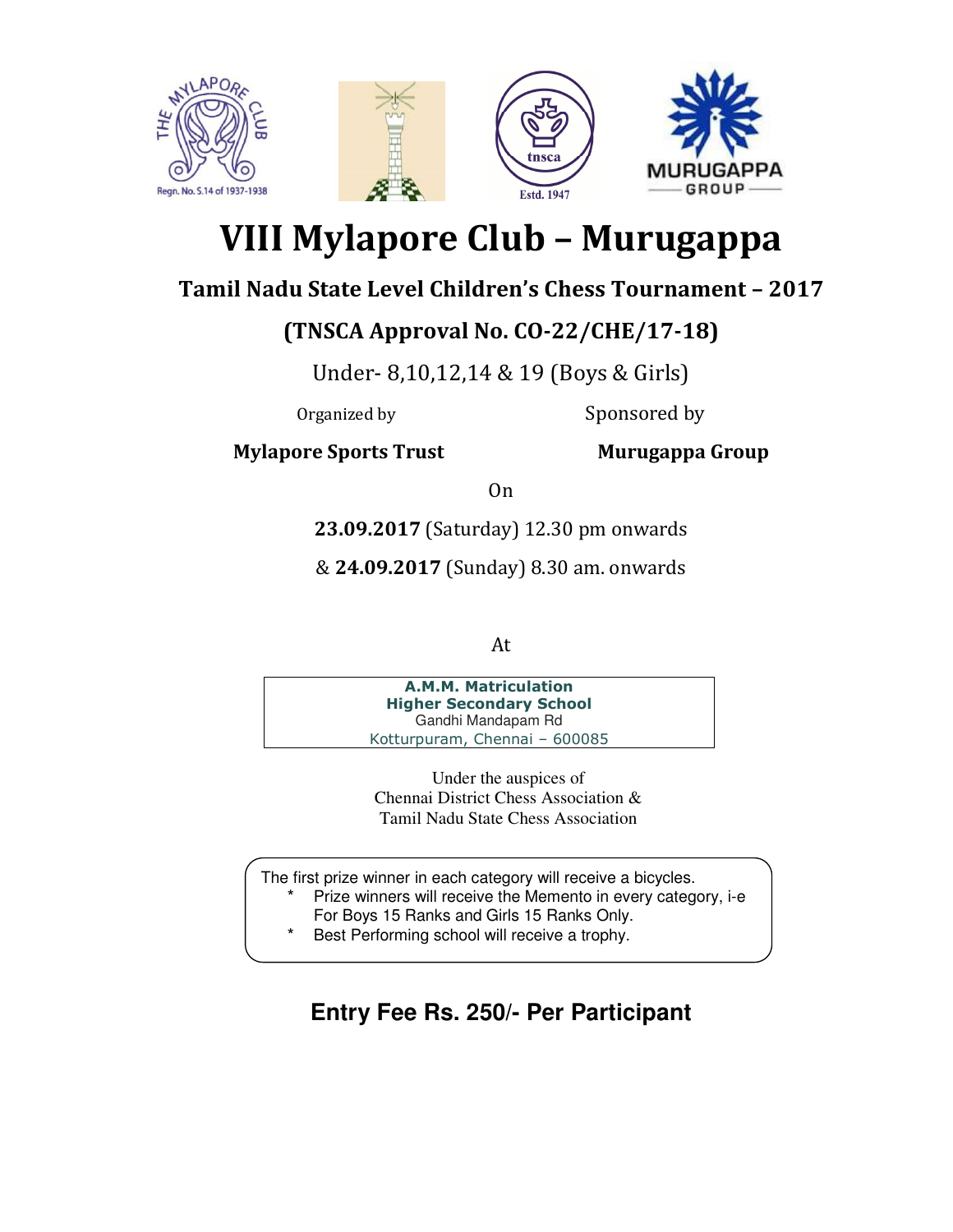## **PRIZES**

#### **Memento For each category**

Best performing school or academy Award

Attractive bicycle sponsored by

# **Murugappa Group of Companies**

Event will be conducted in the following age groups for Boys & Girls separately:

 Under - 08 Born on or after 01.01.2009 Under - 10 Born on or after 01.01.2007 Under - 12 Born on or after 01.01.2005 Under - 14 Born on or after 01.01.2003 Under - 19 Born on or after 01.01.1998

#### Category Prizes

 $U$ -08 Boys – 15 Memento  $U-10$  Boys – 15 Memento

**U-08 girls - 15 Memento<br>U-10 girls - 15 Memento** U-12 Boys – 15 Memento U-12 girls – 15 Memento U-14 Boys – 15 Memento U-14 girls – 15 Memento U-19 Boys – 15 Memento U-19 girls – 15 Memento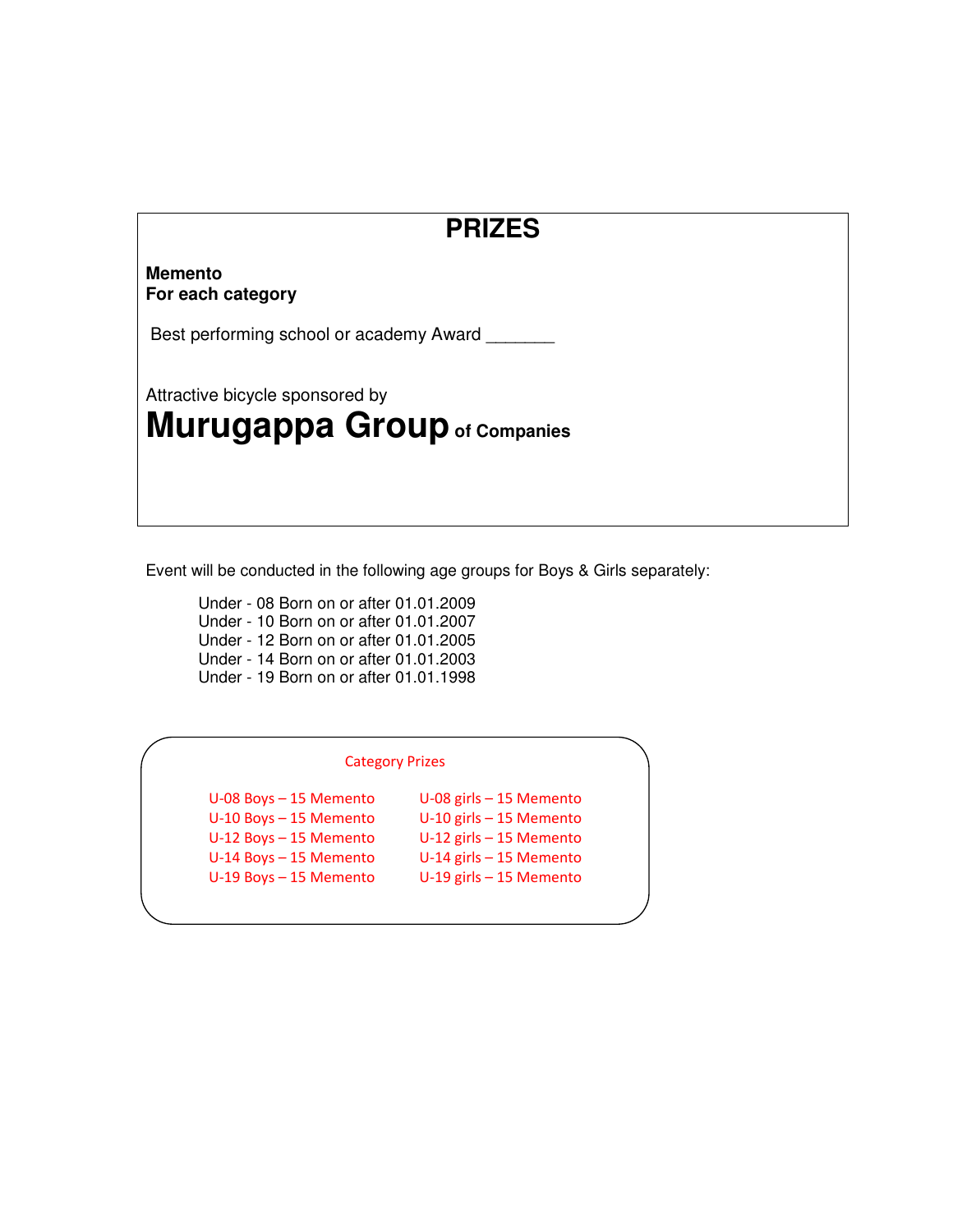#### **Rules & Regulations**

.

**System of Play**: The tournament shall be played under Swiss system. International Rapid Chess rules in force shall apply. Each game will be of a total duration of one hour and all the moves of each game within 30 minutes on his/her clock.

**Schedule of Play**: The number of rounds and rounds-wise schedule shall be announced at the tournament hall. First round start at 12.30.00 pm sharp on 23.09.2017 closes on 24.09.2017. Reporting time 23.09.2017 Saturday 12.05 p.m

**TNSCA player Registration:** TNSCA player registration is compulsory for all players. TNSCA **player** Registration fee is Rs.150/- for the year 2017-2018. Players registering with TNSCA should submit duly filled and signed TNSCA Players Registration form along with a copy of their Date of Birth certificate and one passport size photograph. Those have already paid the TNSCA player registration should show the proof at the venue, failing which they have to pay the registration fee.

**CDCA Registration**: CDCA registration is compulsory for Chennai district players only. The CDCA registration fee is Rs. 100/- for the year 2017-2018.

#### **Players who are already registered with TNSCA & CDCA should bring proof of Registration. Otherwise once again registration fee will be collected and remitted to respective association.**

**Birth Certificate**: The participants must produce Xerox copy of their Date of Birth Certificate.

**Chess Set & Chess Clock**: Players are requested to bring their own international chess set (and Chess dock if, any)

**Tie-Break** Buchholz Tie-break rule will be applied. In case of tie prizes will not be shared.

**Decision**: The Chief arbiters' decisions' shall be final and binding on all players.

**Certificate**: All the Participants will get participation certificate

Rights of Admission: The TNSCA / CDCA organizer Mylapore Sports Trust / The Mylapore Club reserves the right to admit/reject any entry without assigning any reason thereof.

The TNSCA / CDCA organizer Mylapore Sports Trust / The Mylapore Club reserve the rights of admission to the venue.

**Discipline**: Mobile phones should strictly be switch-off when the player entering inside the tournament hall. If any player's mobile phone rings, he/she will lose the game.

The Organizers are not responsible for late or non receipt of entries sent by participants due to delay in transit. Out station Cheque will not be accepted.

**Last date**: Entry will be allowed upto 5.00 pm on 19.09.2017**.**

The duly filled entry form along with entry fee + TNSCA + CDCA Registration fee wherever applicable by cash or Banker's Cheque or Demand Draft in favour of "Mylapore Sports Trust" Payable at Chennai should be sent to on or before the last date to: The Mylapore Club, 39, Luz Chruch Road, Mylapore, Chennai – 600004. Phone: 044 24995315, 9943364691 or to the Co-ordinator: Mr. N.N. Sivagnanam - 9498042374

E-mail: mstchess@gmail.com / pay4chess@gmail.com /

**Players can also pay through www.paychess.com/ www.easypaychess.com**